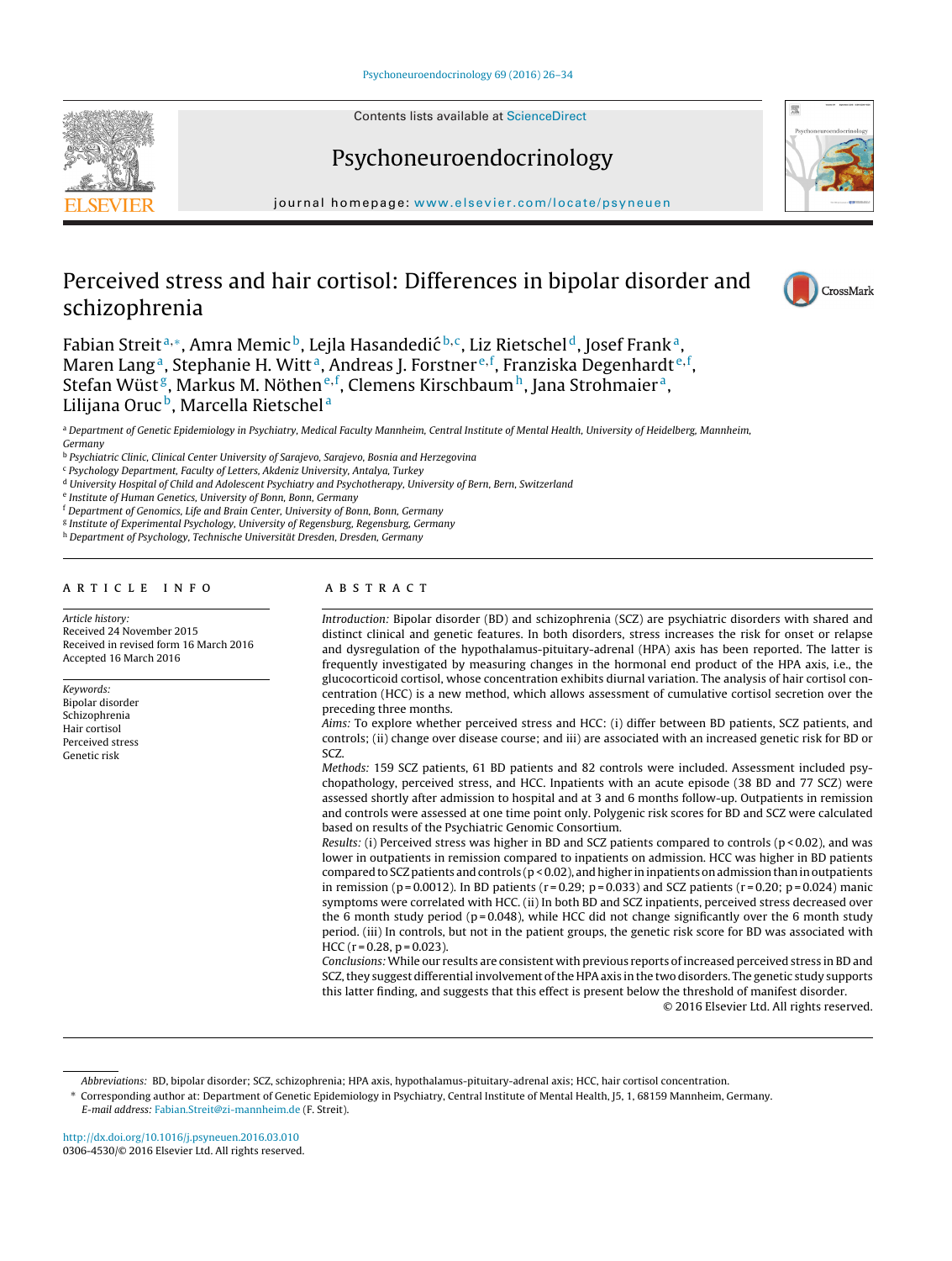#### **1. Introduction**

Bipolar disorder (BD) and schizophrenia (SCZ) are heterogeneous psychiatric disorders with distinct as well as overlapping clinical features. Extensive research evidence implicates stress in the etiology of both illnesses. Patients report higher stress levels (psychosocial, chronic stress) than healthy controls ([Pruessner](#page--1-0) et [al.,](#page--1-0) [2011\).](#page--1-0) Furthermore, stressful life events increase risk for both SCZ ([Tessner](#page--1-0) et [al.,](#page--1-0) [2011\),](#page--1-0) and BD ([Hillegers](#page--1-0) et [al.,](#page--1-0) [2004;](#page--1-0) [Horesh](#page--1-0) et [al.,](#page--1-0) [2011\),](#page--1-0) and trigger relapse in SCZ [\(Chabungbam](#page--1-0) et [al.,](#page--1-0) [2007;](#page--1-0) [Fallon,](#page--1-0) [2009\)](#page--1-0) and BD patients ([Altman](#page--1-0) et [al.,](#page--1-0) [2006\).](#page--1-0)

A core element of the biological stress response is the hypothalamus-pituitary-adrenal (HPA) axis, whose activation leads to the secretion of the hormone cortisol ([Chrousos,](#page--1-0) [2009\).](#page--1-0) Increasing evidence suggests that the association between stress and psychotic disorders is mediated via altered regulation of the HPA axis ([Daban](#page--1-0) et [al.,](#page--1-0) [2005;](#page--1-0) [Holtzman](#page--1-0) et [al.,](#page--1-0) [2013\).](#page--1-0) Research has shown that stressful life events and chronic stress dysregulate cortisol levels, thereby increasing stress vulnerability and the risk for disease onset or relapse ([Corcoran](#page--1-0) et [al.,](#page--1-0) [2001;](#page--1-0) [Miller](#page--1-0) et [al.,](#page--1-0) [2007;](#page--1-0) [van](#page--1-0) [Winkel](#page--1-0) et [al.,](#page--1-0) [2008\).](#page--1-0) In SCZ and BD patients, research has demonstrated altered cortisol levels ([Bradley](#page--1-0) [and](#page--1-0) [Dinan,](#page--1-0) [2010;](#page--1-0) [Havermans](#page--1-0) et [al.,](#page--1-0) [2011\).](#page--1-0) For both disorders, increased basal cortisol secretion has been reported ([Steen](#page--1-0) et [al.,](#page--1-0) [2014,](#page--1-0) [2011\).](#page--1-0) This has been attributed to reduced glucocorticoid receptor mediated negative feedback of the HPA axis [\(Daban](#page--1-0) et [al.,](#page--1-0) [2005\).](#page--1-0) Additionally, blunted reactivity to stress has been reported in both BD (e.g. [Houtepen](#page--1-0) et [al.,](#page--1-0) [2015;](#page--1-0) [Wieck](#page--1-0) et [al.,](#page--1-0) [2013\),](#page--1-0) and SCZ (review see [Ciufolini](#page--1-0) et [al.,](#page--1-0) [2014\).](#page--1-0) Interestingly, elevated cortisol levels have also been reported in individuals at increased risk for psychosis, in particular those who subsequently develop psychosis ([Cullen](#page--1-0) et [al.,](#page--1-0) [2014;](#page--1-0) [Walker](#page--1-0) et [al.,](#page--1-0) [2013\).](#page--1-0) Studies have also demonstrated altered HPA axis regulation and increased cortisol levels in relatives of psychotic patients ([Collip](#page--1-0) et [al.,](#page--1-0) [2011;](#page--1-0) [Yildirim](#page--1-0) et [al.,](#page--1-0) [2011\)](#page--1-0) and the healthy offspring of BD patients, i.e., individuals with a higher genetic risk for the disorder ([Ellenbogen](#page--1-0) et [al.,](#page--1-0) [2010;](#page--1-0) [Ostiguy](#page--1-0) et [al.,](#page--1-0) [2011\).](#page--1-0) However, these data do not elucidate the relationship between altered HPA axis activity and increased risk, i.e., whether increased cortisol is the consequence or the trigger for symptom exacerbation (see discussion in [Walker](#page--1-0) et [al.,](#page--1-0) [2013\).](#page--1-0) Furthermore, it remains unclear whether HPA axis activity differs between subgroups of patients, and whether the time point at which cortisol is measured during the course of the disorders influences cortisol levels. Irrespective of these considerations, cortisol may be a useful biomarker in the investigation of the biological mechanisms that underlie etiology and propensity to relapse in BD and SCZ.

In this context, an important new development is the assessment of hair cortisol concentrations (HCC) in humans. This method provides a retrospective measure of cumulative cortisol secretion over prolonged time-periods, and this measure is robust against variation caused by reactions to transient stressors or diurnal fluctuation. Typically, a 3 cm segment of scalp hair is assessed to determine cortisol secretion during the preceding three months (see [Gow](#page--1-0) et [al.,](#page--1-0) [2010](#page--1-0) for a review).

Increased HCC has been demonstrated in individuals exposed to prolonged stress. For example, increased HCC has been found in subjects with a history of trauma [\(Steudte](#page--1-0) et [al.,](#page--1-0) [2011a\),](#page--1-0) and altered HCC has also been found in generalized anxiety disorder and individuals who are unemployed [\(Dettenborn](#page--1-0) et [al.,](#page--1-0) [2010;](#page--1-0) [Steudte](#page--1-0) et [al.,](#page--1-0) [2011b\).](#page--1-0) A recent study of HCC and BD comprising 100 BD patients and 195 controls found increased HCC in the subgroup of BD patients with an age at onset of >30 years ([Manenschijn](#page--1-0) et [al.,](#page--1-0)  $2012$ ). In a subsequent study, the authors found that recent negative life events were associated with increased HCC in patients with BD ([Staufenbiel](#page--1-0) et [al.,](#page--1-0) [2014\).](#page--1-0)

#### **Table 1**

Demographic characteristics: Age and sex distribution in patients with bipolar disorder (BD) and schizophrenia (SCZ), and in controls. M = males, F = females.

|                             | SCZ.                           | BD.                          | Controls                     | D              |
|-----------------------------|--------------------------------|------------------------------|------------------------------|----------------|
| Age<br>M:F ratio<br>N total | 40,29 (11.46)<br>58:101<br>159 | 45.12 (10.61)<br>19:42<br>61 | 32.92 (12.40)<br>33:49<br>82 | < 0.01<br>0.53 |

Studies measuring cortisol in saliva in persons at increased risk for psychosis suggest that individuals with increased cortisol levels are more likely to develop psychosis (e.g. [Walker](#page--1-0) et [al.,](#page--1-0) [2013\).](#page--1-0) However, since the number of persons who developed psychosis was small, these findings remain preliminary. Analysis of HCC in patients presenting with an acute episode offers the potential to determine whether these individuals had increased cortisol during the three month period preceding admission, as compared to patients in remission and controls. This approach could shed light on the issue of whether increased cortisol is a state or a trait marker, i.e., whether cortisol is exclusively increased before the onset of an acute episode or whether it is also increased during remission. This approach could also be used to explore potential differences between BD and SCZ. For the purposes of the present study, this approach was used to assess HPA axis activity in BD and SCZ patients presenting with an acute episode or in remission, and in controls.

The main aim of the present study was to investigate whether BD and SCZ patients show differences in terms of perceived stress and HPA axis activity (as measured by HCC). We investigated whether perceived stress and HCC change over the disease course and differ between acute episode and remission, and whether these two stress measures, i.e., one subjective and one biological, are correlated. Furthermore, we explored whether an association exists between these two stress measures and an increased genetic risk for BD or SCZ.

#### **2. Material and methods**

#### 2.1. Sample

Patients and controls were assessed at the Psychiatric Clinic, Clinical Center, University of Sarajevo, Bosnia and Herzegovina between 2011 and 2014. The study included in- and outpatients aged between 18 and 65 years with a diagnosis of SCZ or BD Bipolar I Disorder according to the Diagnostic and Statistical Manual of Mental Disorders IV (DSM-IV) and healthy control subjects, recruited from students and personnel from other (non-psychiatry) departments of the clinic, with neither a diagnosis of psychiatric disorder nor a family history of BD and SCZ. The study was approved by the respective local ethic committees in Bosnia and Herzegovina and in Germany. Written informed consent was obtained from all participants. Inpatients, who were admitted to the hospital in an acute phase, were included in the study on the basis of pre-informed consent. Final consent was obtained on remission, when the patients were able to make an informed decision.

The cohort comprised: (i) 77 SCZ inpatients and 82 SCZ outpatients; (ii) 38 BD inpatients and 23 BD outpatients; and (iii) 82 controls (for age and sex distribution, see Table 1). Subjects with somatic diseases that alter cortisol levels (endocrine diseases) were excluded. All subjects were of Bosnia and Herzegovina descent according to self-reported ancestry.

Inpatients were recruited from consecutive hospital admissions, and outpatients from the outpatient clinic. Lifetime best estimate diagnoses were assigned according to DSM-IV criteria. All diagnoses were assigned by a trained psychiatrist using information from multiple sources, including the Structured Clinical Interview